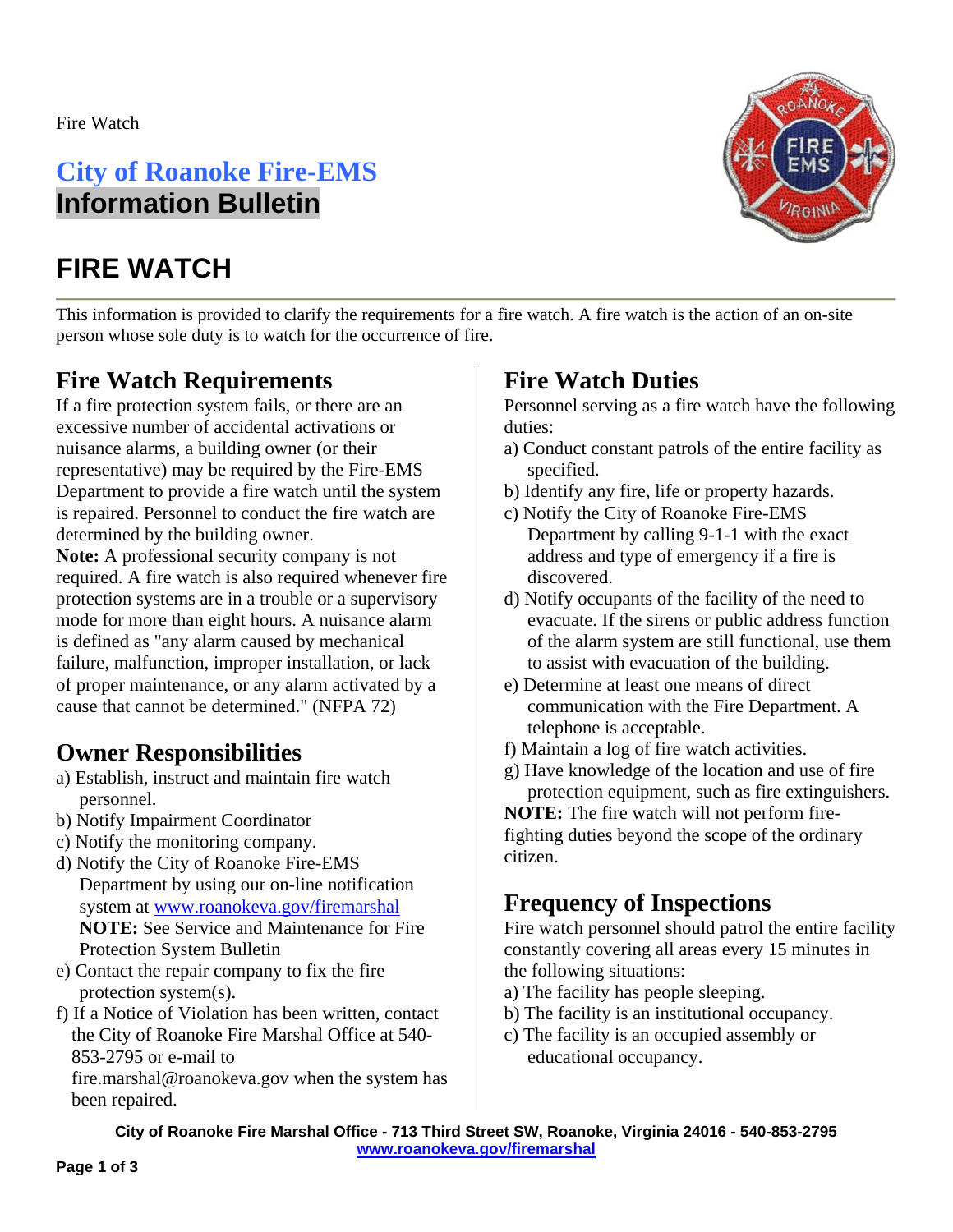Facilities that do not meet the requirements for a 15-minute patrol frequency should have a fire watch patrol every 30 minutes.

**NOTE:** Number of personnel needed is determined by number of personnel needed to cover the entire affected area of the outage by above time requirements.

#### **Record Keeping**

A fire watch log should be maintained at the facility. The log must be available to the City of Roanoke Fire-EMS Department at all times during the fire watch. The log should show the following:

- a) Address of the facility.
- b) Times that the patrol has completed each tour of the facility.
- c) Name of the person conducting the fire watch.
- d) Record of communication(s) to the Fire Department and monitoring company.
- e) Record of other information as directed by Fire Department personnel.
- f) All Fire Watch logs must be kept on file for one year.

#### **Cancellation of Fire Watch**

It is the owners' responsibility to cancel the fire watch once the fire protection system has been fully restored. Once the fire watch has been cancelled, the owner or representative must notify the monitoring company, the Fire Marshal Office. The Fire Marshal Office shall be notified though our online notification system listed above.

NOTE: If fire watch was required by Fire Marshal's Office, the fire watch must stay in place until approval to discontinue is approved by Fire Marshal Office.

For additional information about fire protection systems or Fire Watches, contact the Fire Marshal Office at 540-853-2795

#### **Fire Watch Required by Fire Marshal Office**

The Fire Marshal Office official initiating the fire watch shall be notify of the system condition daily either by email at fire.marshal@roanokeva.gov or by calling 540-853-2795.

#### **References**

- The International Fire Code 1404.5—Fire Safety During Construction and Demolition
- The International Fire Code 901.7—Systems Out of Service
- $\bullet$  NFPA 72

This and other City of Roanoke Fire-EMS Department Information Bulletins can be downloaded from the Department's Web site at http://www.roanokeva.gov/firemarshal

#### **Use the Attached Fire Watch Form if/when necessary**